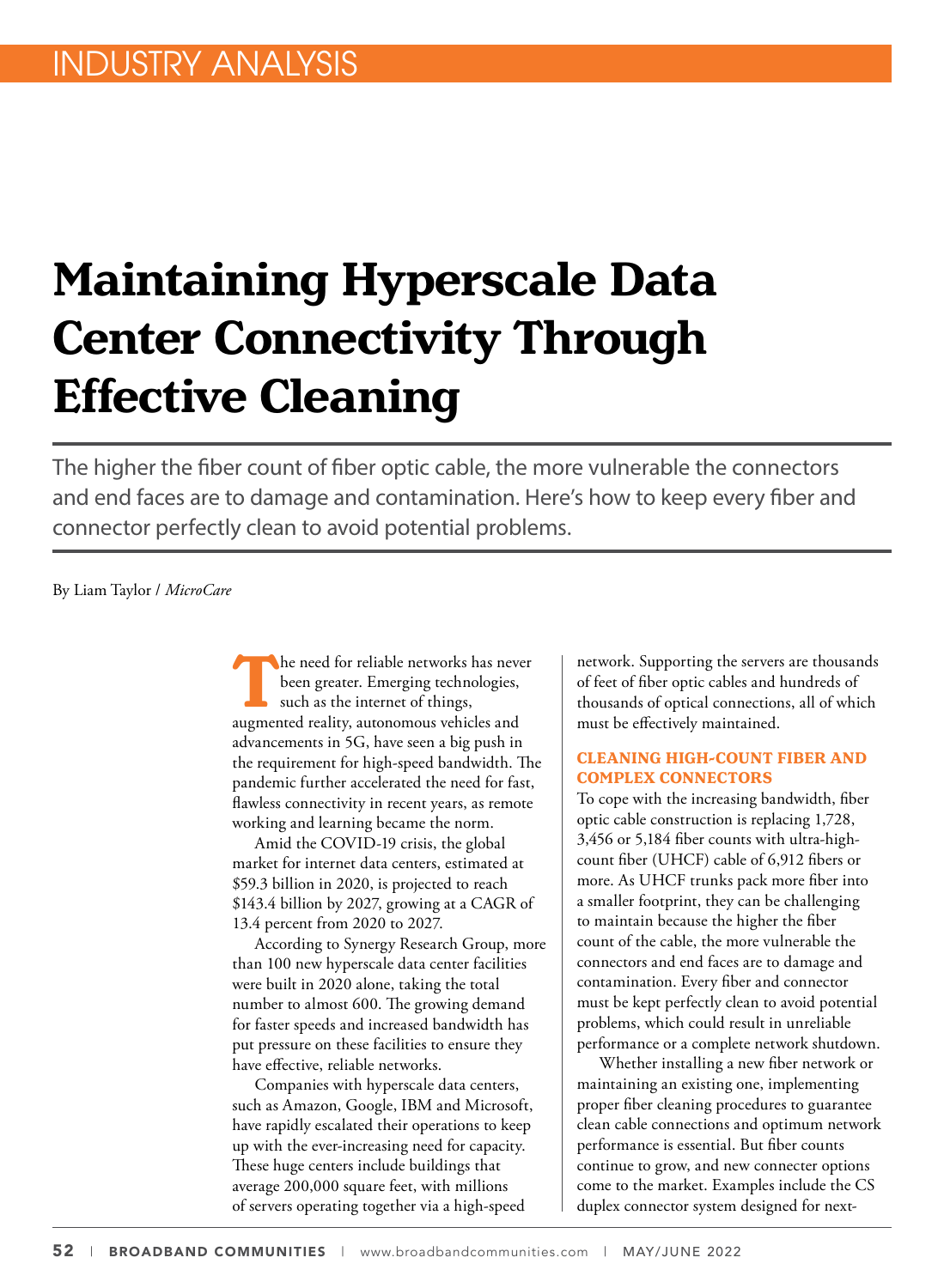

generation QSFP-DD transceivers, 16 fiber-array MT-based connectors, and lens-array ferrules for parallel optic and silicon photonics applications.

CS single-fiber and duplex connectors use the standard 1.25 mm LC form factor ferrule, but the spacing between the ferrules is much smaller. Pitch is nearly halved from the LC standard of 6.25 mm to just 3.8 mm. This reduction makes cleaning particularly difficult. However, using quality, non-linting fiber cleaning sticks, with a high-purity fiber optic cleaning fluid or a mini push-to-clean tool, will work effectively to clean these complex connectors.

On high-performance MTbased connector ferrules, the risk of incomplete cleaning is greater because of the 16-fiber array being used in the same 2.5 mm x 6.4 mm standard MT ferrule footprint. Plus, there are a high number of moving parts on these connectors, all of which can create wear debris.

Wear debris dust is caused by the contact friction when connectors mate. Examples include debris from

the connector slider as it moves, the retention clips as they snap into adaptors, or guide pins as they move against the connectors. The same

mating force that holds termini together also pushes dust particles onto the central ferrule surface, resulting in scratched, pitted or scarred end faces.



Wear debris dust